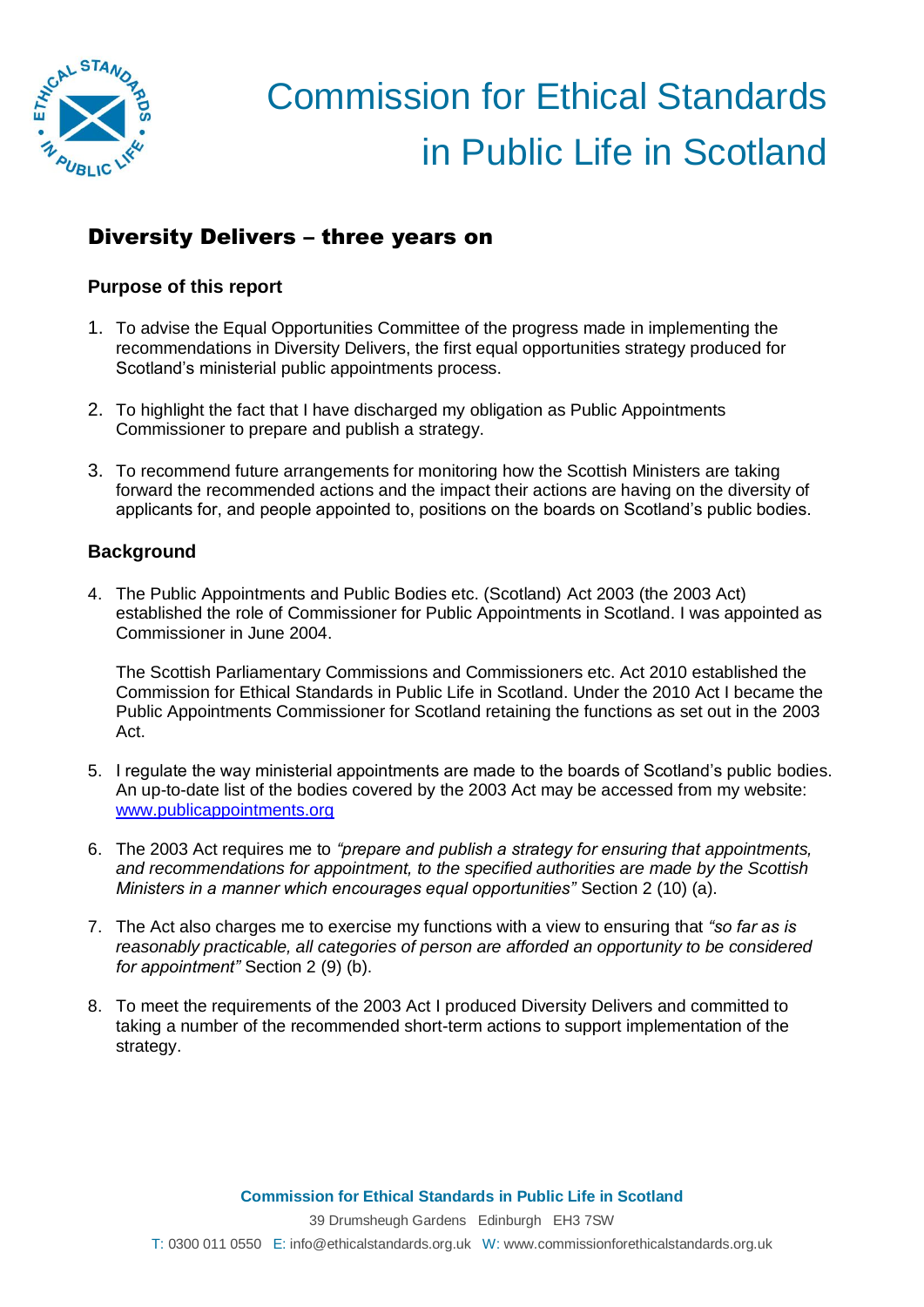

- 9. Diversity Delivers is the first equal opportunities strategy for Scotland's ministerial public appointments process to contain:
	- a vision for the future of public appointments
	- a set of recommended actions, for the short, medium and long terms
	- targets for the Scottish Ministers.

It was launched on 1 September 2008. The strategy represents the culmination of significant research and consultation with the people and organisations involved at every stage of the appointments process. It was developed to create the conditions that support a fair and open ministerial appointment process that attracts and appoints a wide range of able people who are reflective of Scotland's diverse population.

- 10. This report marks an important milestone for Diversity Delivers. We have reached the third anniversary of its launch and have passed the target date for the delivery of the short term actions agreed with the Scottish Ministers, 31 August 2011. During the month of September I have reviewed all action taken since the launch of the strategy and present my findings in this report.
- 11. It is fair to say that, since I commenced work on Diversity Delivers, there have been a number of positive changes to the Scottish Government's approach to public appointments. I am encouraged by moves away from the more traditional application and assessment methods, for example the introduction of shorter application forms and the use of board papers as part of the assessment of applicants. However, as this reports shows, application targets for underrepresented groups have not been met and analysis suggests these groups face barriers within the application process. Whilst progress has been made, there is still work to be done to provide the Scottish Ministers with a choice of able applicants reflective of the population of Scotland.

## **The Research**

- 12. Significant research has been conducted into diversity in public appointments, including the following activity.
	- In 2002 the Scottish Executive commissioned Reid-Howie Associates Ltd to examine the public appointments process in Scotland. The resulting report 'Diversity in the Public Appointments Process in Scotland' was published by the Scottish Executive in 2003.
	- In 2002 the Cabinet Office Ministerial Working Group published a report by the Cabinet Office Short Life Working Group on Improving Diversity in Public Appointments.
	- In 2004 The Office of the Commissioner for Public Appointments in Northern Ireland established a short life working group to look at Diversity in Public Appointments.
- 13. In 2006 I commissioned a review of the existing research and noted that, despite research findings being known to the Scottish Government, there had been no significant change in the equality outcomes for public appointments in Scotland since the publication of the Reid Howie report in 2003.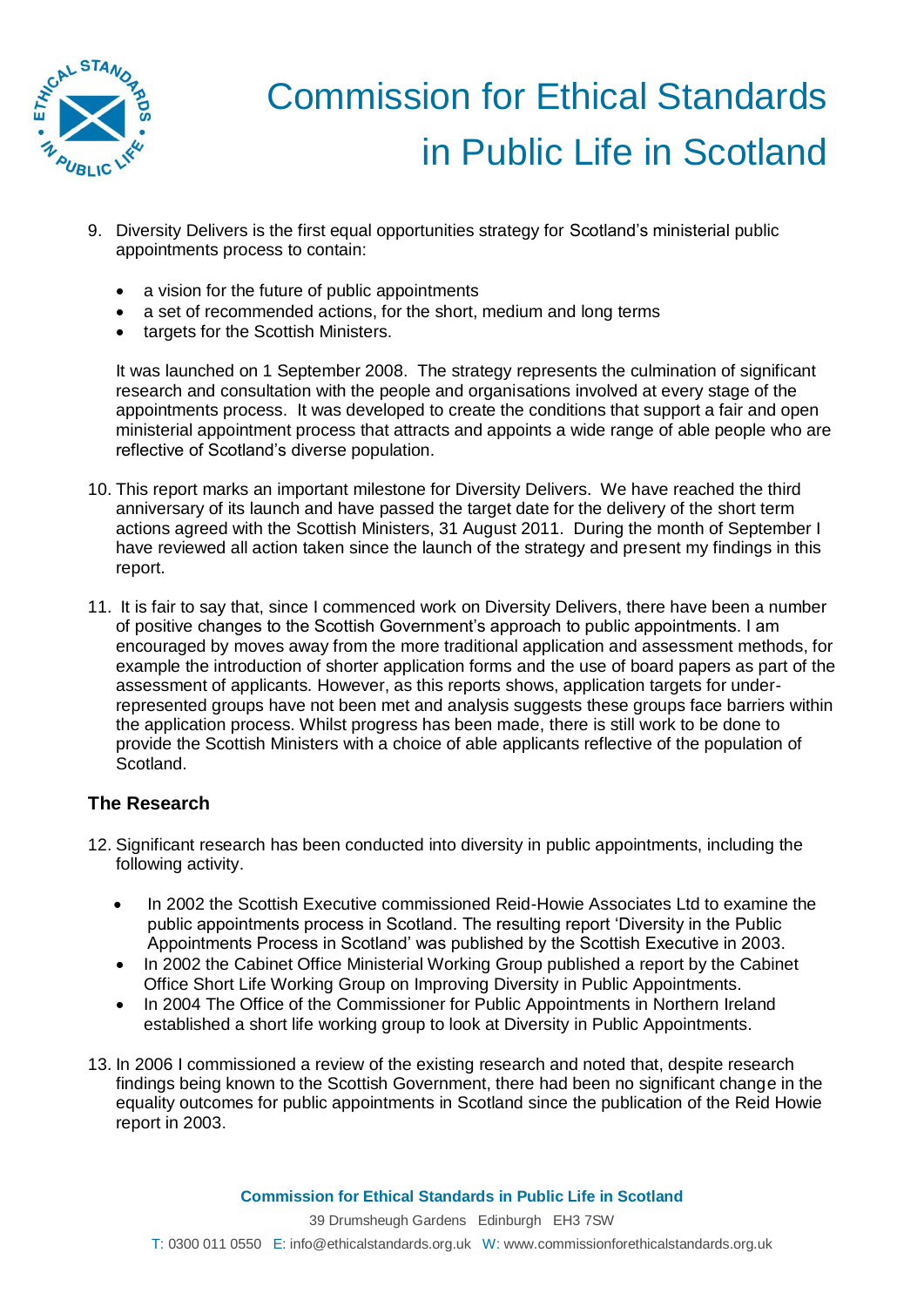

- 14. Committed to ensuring that any equal opportunities strategy prepared by my office would lead to sustainable improvements, I involved a wide range of stakeholders in my research.
- 15. The activities undertaken to inform Diversity Delivers included:
	- a. a review of research pertaining to diversity in public appointments
	- b. desk research to review a random sample of appointment rounds administered by the then Scottish Executive
	- c. interviews with a sample of key stakeholders involved in the appointment process including Scottish Ministers, civil servants, members of my staff and Public Appointment Assessors
	- d. focus groups involving a wide range of people under-represented in public appointments
	- e. research via questionnaire to over 500 applicants for public appointments
	- f. omnibus survey conducted via telephone to test the perception of over 1,000 members of the general public regarding the appointments process.
- 16. During the research stage I set up a number of reference groups comprising representatives of equalities groups, applicants and chairs of regulated public bodies. The groups advised on the actions recommended to deliver the vision of Diversity Delivers.

### **The Vision**

17. Diversity Deliver's vision for the ministerial public appointments process is three-fold:

#### **Awareness and Attraction**

A pool of applicants as diverse as the people of Scotland, aware of and attracted by the work of our public bodies and the opportunities to serve on their boards.

#### **Confidence and Capacity**

An appointments system that inspires confidence, increases capacity and embraces diversity, from the application process to the boardroom.

#### **Education and Experience**

A programme of support for our future leaders, developing and providing opportunities for all to achieve their full potential and for Scotland to draw upon its brightest talent.

### **The Action**

- 18. Recommended actions are split into three key themes reflecting the strategy's vision, Awareness and Attraction, Confidence and Capacity and Education and Experience, and cover the short, medium and long terms. As noted at paragraph 10, the deadline for the delivery of the short term recommended action was 31 August 2011 and this report focuses on these short term actions. A table highlighting action taken over the three years since September 2008 appears at Annex 1.
- 19. Each of the recommended actions supports the delivery of targets designed to increase the number of applications from under-represented groups. The recommended actions were reviewed by a steering group comprising my office and representatives of the Scottish Government and the Equality and Human Rights Commission to ensure that they were

#### **Commission for Ethical Standards in Public Life in Scotland**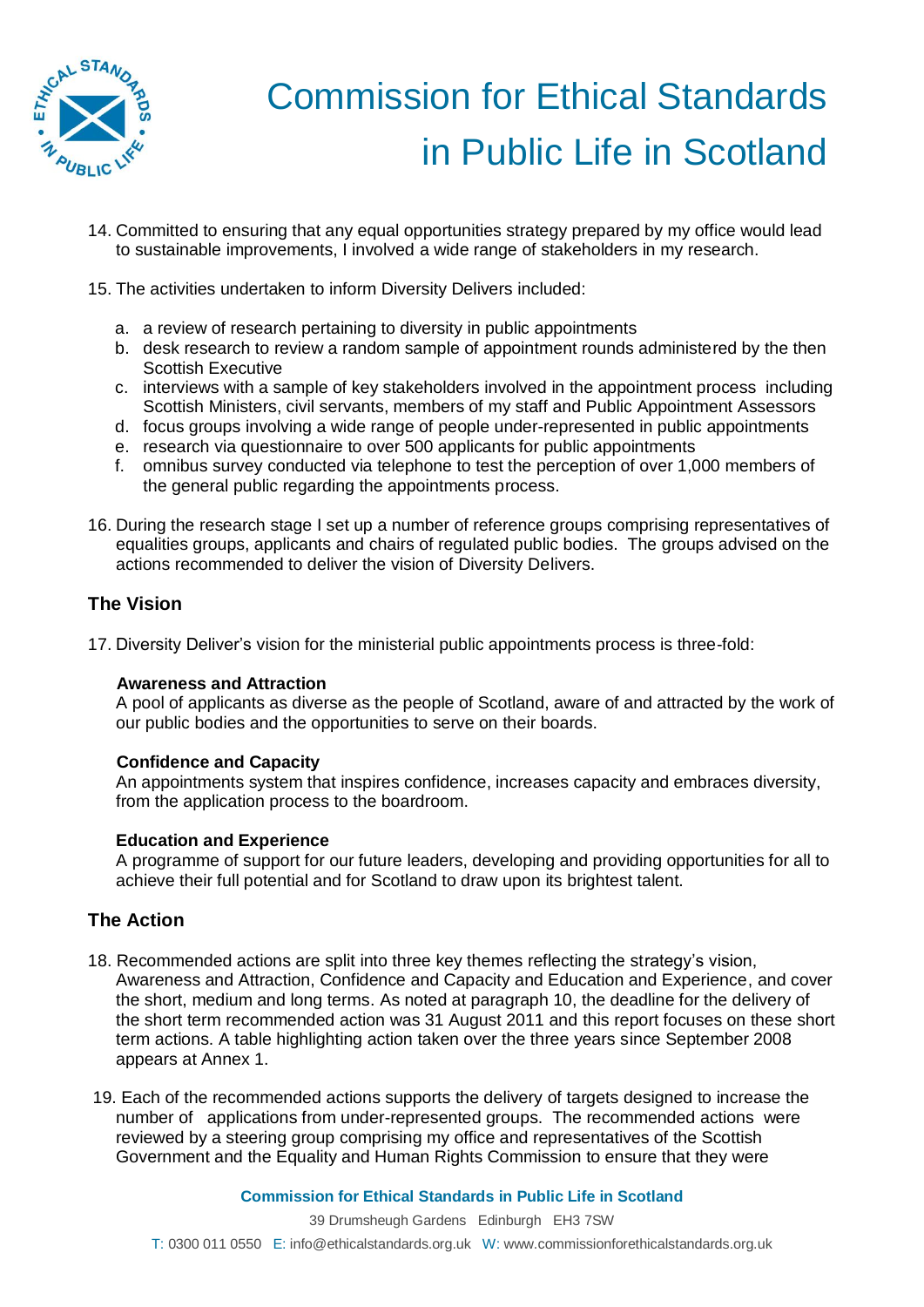

reasonable and practical, taking into account the resources available to the organisations charged with delivery – primarily the Scottish Government and my office.

20. In summary, my office has:

- produced and distributed a leaflet to explain what public appointments are and encourage people to consider themselves as suitable applicants
- developed and run education programmes for under-represented groups highlighting the role of public bodies, the role of their boards and encouraging people to apply
- established a mentoring programme for potential applicants
- created an active public appointments online discussion group
- presented at a range of public and employer-run events encouraging people to consider applying and providing guidance on the public appointments process
- produced a role model section on our website with links to the people highlighted so potential applicants may approach them for advice
- encouraged the Scottish Government to adopt more flexible approaches to application and assessment to make the process more attractive and accessible.

The Scottish Government has:

- introduced a centre of expertise, designed to provide central support and public appointments advice to sponsor teams within the Scottish Government.
- created a central website, [www.appointed-for-scotland.org](http://www.appointed-for-scotland.org/)
- created a public appointments database to store and track applicant and appointment round information
- developed a new online application system that is expected to go live in December 2011 called 'Engage Start'
- adopted more flexible approaches to application and assessment in certain appointment rounds
- maintained a register of interests to ensure individuals and organisations are kept informed about public appointments
- established an internal short life working group to inform public appointments policy and improve processes, to share good practice and to ensure appropriate consultation with the Scottish Ministers at relevant stages in the appointments process.

Jointly we worked together to:

- develop and produce a DVD providing information about public appointments
- revise the equality monitoring form used by Scottish Government
- develop the content for the public appointments information leaflet
- develop guidance on a range of application methods.

### **The Impact**

21. There has been an overall increase in the diversity of applicants. The following table shows the outcomes for applicants from under-represented groups at each stage in the appointments process. Figures highlighted in red show a drop from the previous year.

**Commission for Ethical Standards in Public Life in Scotland**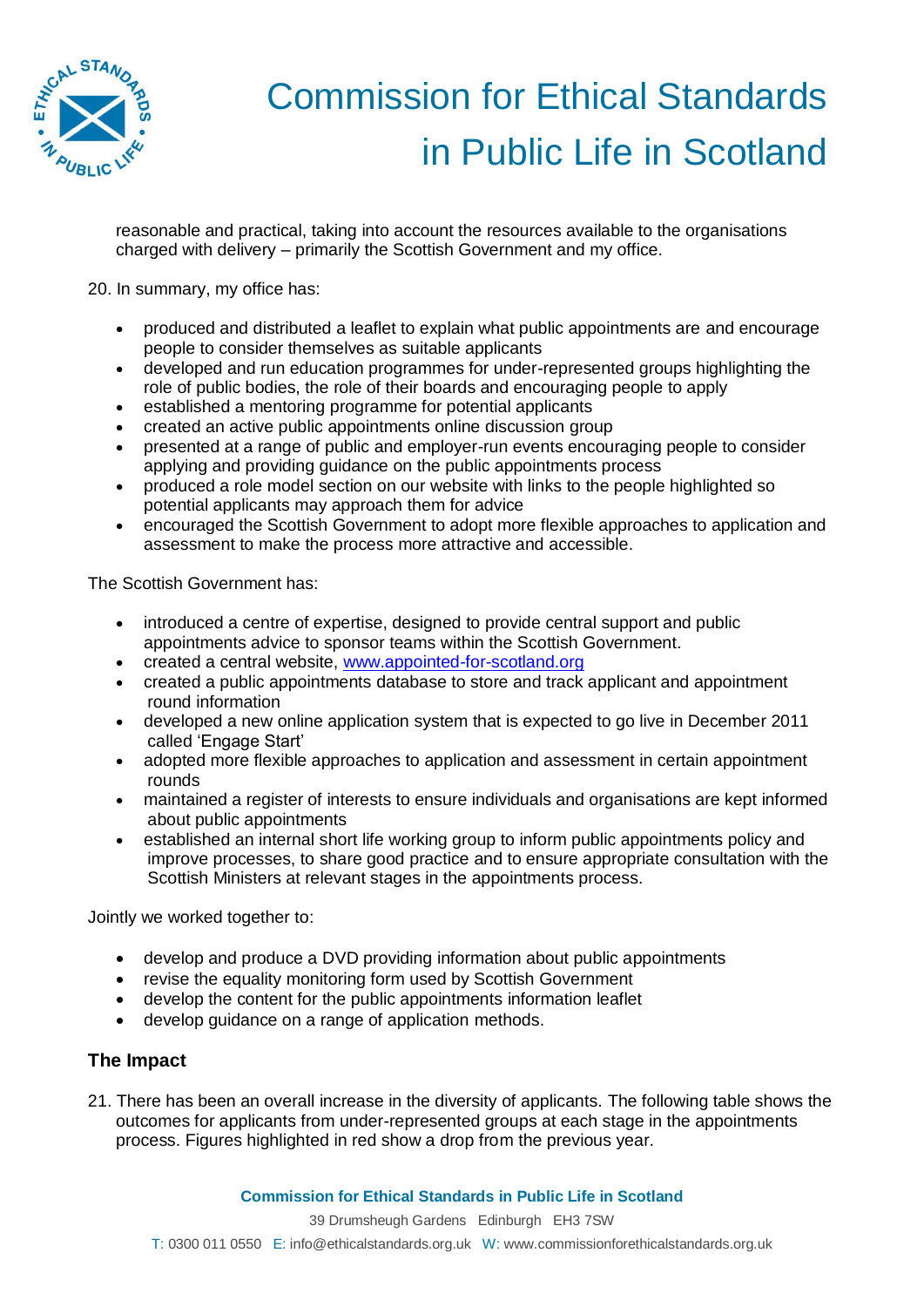

| Equality              | Year | Applied | Shortlisted | Recommended | Appointed |
|-----------------------|------|---------|-------------|-------------|-----------|
| <b>Strand</b>         |      |         |             | for         |           |
|                       |      |         |             | Appointment |           |
| Gender                | 2010 | 30.5%   | 32.8%       | 34.9%       | 37.5%     |
| (Female)              | 2011 | 34.2%   | 30.6%       | 35.3%       | 37.1%     |
| <b>Disability</b>     | 2010 | 11.1%   | 12.2%       | 15.1%       | 17.2%     |
| (Declared)            | 2011 | 12.4%   | 7.7%        | 9.2%        | 7.8%      |
| Ethnicity             | 2010 | 2.3%    | 2.2%        | 3.0%        | 3.1%      |
| (BME)                 | 2011 | 3.9%    | 2.7%        | 1.9%        | 3.4%      |
| Age                   | 2010 | 21.1%   | 15.1%       | 16.3%       | 15.6%     |
| (49 & Under)          | 2011 | 21.4%   | 17.8%       | 20.8%       | 23.3%     |
| Sexual                | 2010 | 2.7%    | 2.0%        | 1.2%        | 1.6%      |
| Orientation<br>(LGBT) | 2011 | 2.6%    | 2.7%        | 4.3%        | 6%        |

- 22. It is clear that the increase in applications has not resulted in an increase in appointment rates for all under-represented groups. This could be addressed in a number of ways, noted below.
- 23. The introduction of assessment methods more suited to these applicants, so that barriers to their progress during appointment rounds are considered and, wherever possible, removed, could have a significant impact on appointment figures. The requirement in the new Code of Practice for Ministerial Appointments to Public Bodies in Scotland (the new code) to adopt appropriate application and assessment methods will address this to an extent. Coupled with this, the support now provided for appointment activity by the Scottish Government's Public Appointments Centre of Expertise (PACE) should encourage the use of a range of more accessible methods.
- 24. Improvements to the appointment figures could be supported if selection panel members were equipped with an understanding of the impact of different assessment methods on different groups. The introduction of more suitable methods relies on an understanding of what does and does not attract and enable different groups to apply and demonstrate their merit during an appointment round. One recommended short term action the Scottish Government has not implemented is the provision of appointment-focused diversity training. They have communicated to me a clear resource-based rationale for the decision not to implement this recommendation and highlight the fact that they carry out more general diversity awareness and recruitment training; however, this does not seem to have had an impact on appointment figures.
- 25. I require the Scottish Government to provide me with a report providing demographic data on applications, progress and appointments during each financial year. I request that the data to be analysed, trends identified and action planned to mitigate negative trends. The actions proposed in the first report, received at the end of the 2010-11 financial year, appear to me to be insufficient to address the lack of diversity in appointees. As an example, one of the actions proposed is to conduct research into application barriers faced by women. Yet significant research has already been conducted into why women do not apply; research findings were

**Commission for Ethical Standards in Public Life in Scotland**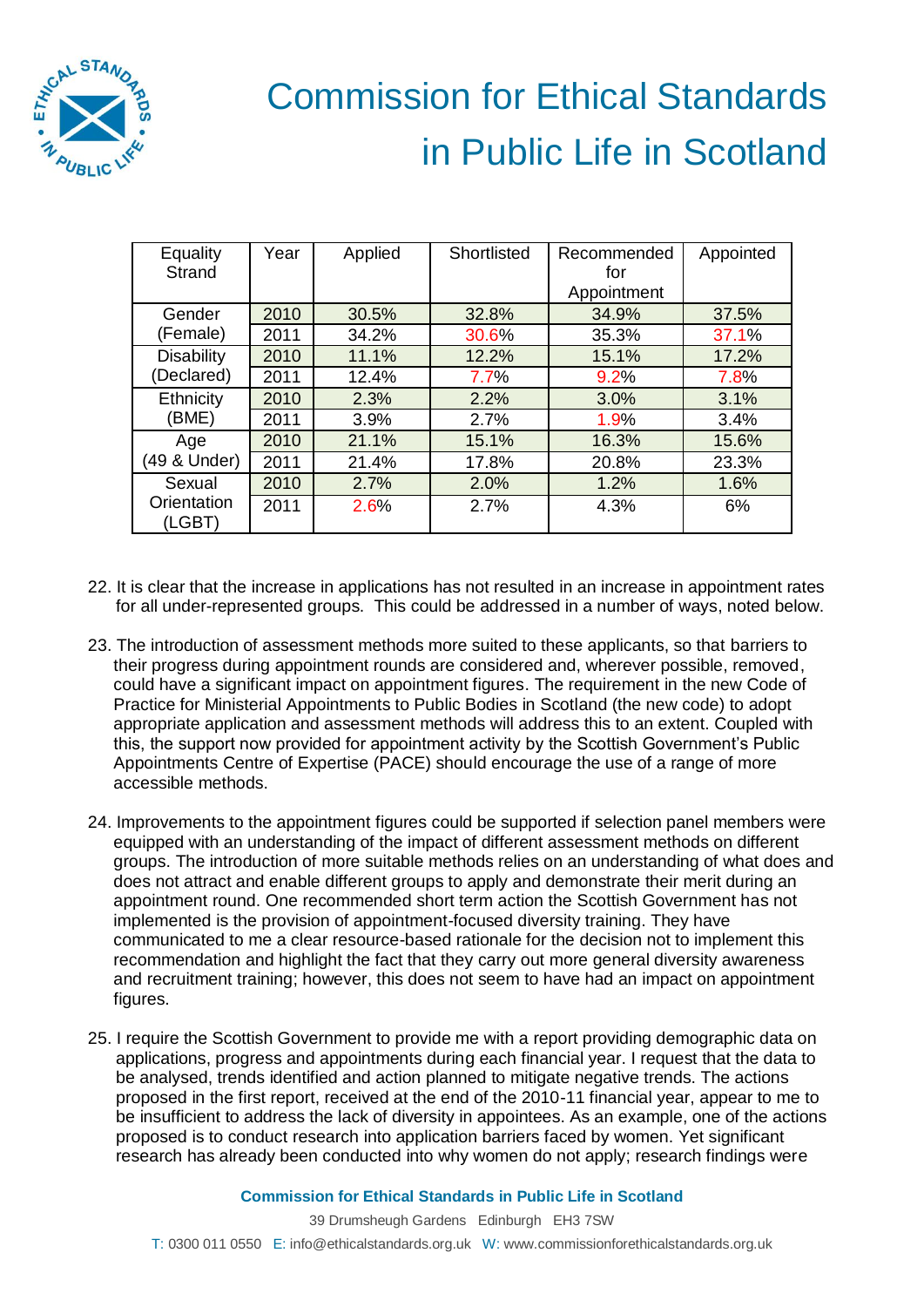

considered as the various actions in Diversity Delivers were agreed. In this example, the research necessary now is into the barriers to women when they do apply – that is, the barriers women face in the Scottish Government's process.

## **The Targets**

- 26. The targets set in Diversity Delivers focus on application. No targets are set for appointments. Every appointment is made on merit and the strategy does not recommend the introduction of appointment quotas.
- 27. Unlike the target of 31 August 2011 for the recommended short term actions, targets for application have a deadline of 31 March 2012. This is because the Scottish Government collects statistics on an annual basis at the end of each financial year.
- 28. The targets for March 2012 are:
	- $\circ$  40% of applications are made by women
	- $\circ$  15% of applications are made by people who declare a disability
	- o 8% of applications are made by people who are black or from a minority ethnic background
	- o 40% of applications are received by people aged 50 or under
	- $\circ$  6% of applications are made by people who are lesbian, gay or bisexual.

| <b>Equality Strand</b>    | 2010  | 2011  | Target |
|---------------------------|-------|-------|--------|
| Gender                    | 30.5% | 34.2% | 40%    |
| (Female)                  |       |       |        |
| <b>Disability</b>         | 11.1% | 12.4% | 15%    |
| (Declared)                |       |       |        |
| Ethnicity                 | 2.3%  | 3.9%  | 8%     |
| (BME)                     |       |       |        |
| Age                       | 21.1% | 21.4% | 40%    |
| (49 & Under*)             |       |       |        |
| <b>Sexual Orientation</b> | 2.7%  | 2.6%  | 6%     |
|                           |       |       |        |

29. Progress at March 2011 is

\*Age data is collected by the Scottish Government in 5 year bands beginning with 34 and under, therefore the figure is for applicants aged 49 & under and not aged 50 and under as specified in the target.

30. It is worth noting the percentages of applicants who do not complete part or all of the equality monitoring form. They are

|                           | Level at 2010 | Level at 2011 |
|---------------------------|---------------|---------------|
| Gender                    | 4.7%          | 6.6%          |
| <b>Disability</b>         | 52.8%         | 11.2%         |
| Ethnicity                 | 6.0%          | 6.8%          |
| Age                       | 8.1%          | 12.1%         |
| <b>Sexual Orientation</b> | 10.1%         | 11.9%         |

#### **Commission for Ethical Standards in Public Life in Scotland**

39 Drumsheugh Gardens Edinburgh EH3 7SW

T: 0300 011 0550 E: info@ethicalstandards.org.uk W: www.commissionforethicalstandards.org.uk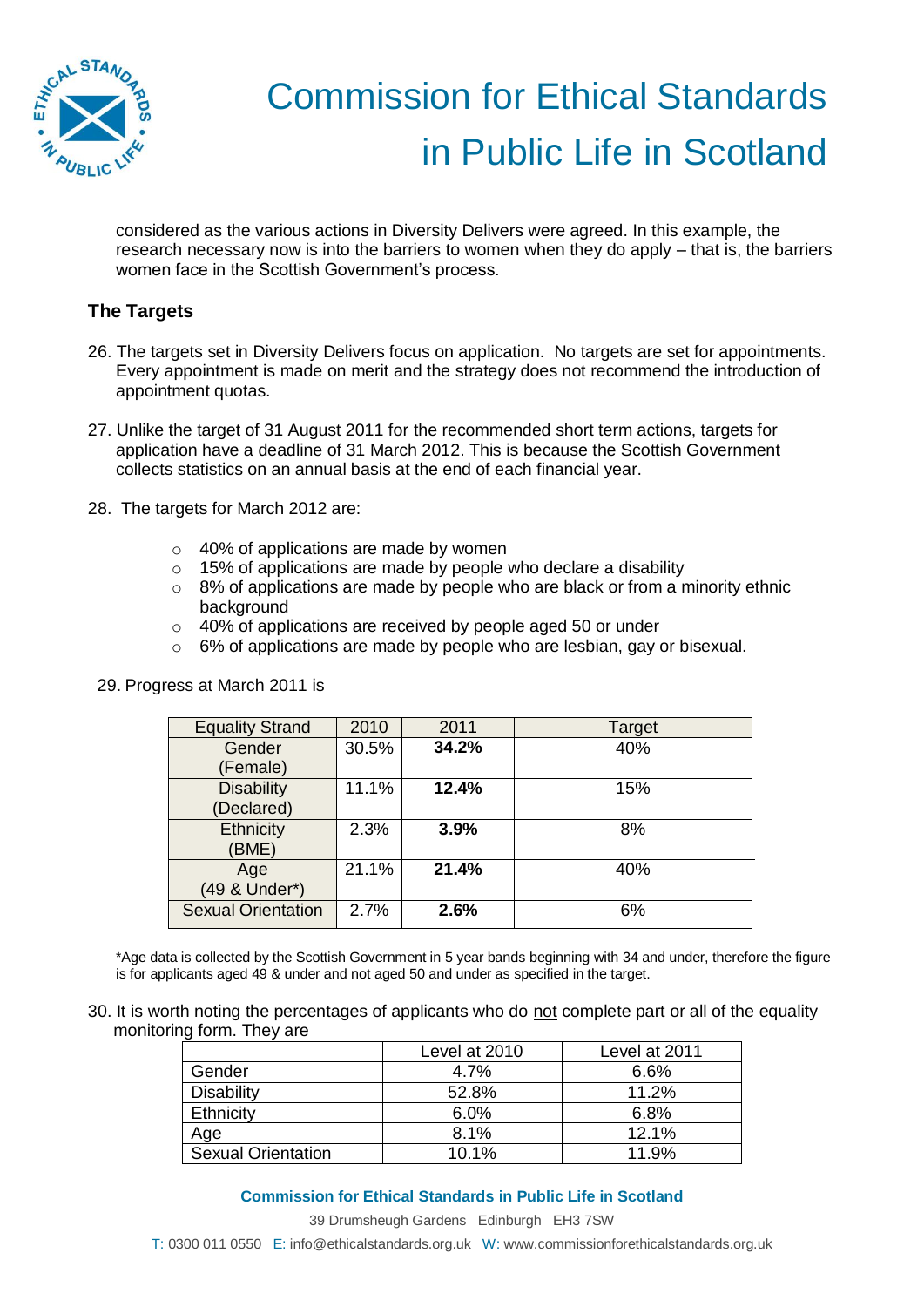

Thus, the data at paragraph 29 is not fully complete and some valuable demographic information may be missing. Rates have declined for the completion of demographic data regarding age and sexual orientation. I note that the new online application system 'Engage Start' will include an online monitoring form and I understand that the Scottish Government expect that this may result in better response rates in respect of equality monitoring. If it does not, I recommend that the Scottish Government enhances confidence amongst applicants regarding the collection and storage of data. It is important that they have sufficient information on which to make an accurate assessment of how effective their appointment activity is.

Observations regarding diversity in the following section should be read in the knowledge that the data is not fully complete.

### **Observations on progress**

- 31. My office has been proactive in seeking opportunities to engage with talented women who may wish to apply for non-executive positions. Examples of activity include awareness sessions aimed at women working in the field of science, engineering and technology, round- table discussions with senior women from a cross section of Scottish organisations, presentations to senior women working in the financial sector and a number of sessions with female members of the Institute of Directors. This has led to a range of women from diverse backgrounds pursuing non-executive positions and/or beginning a development path that may lead them to positions on the boards of our public bodies. One example is the all-female cohort who embarked on the most recent non-executive mentoring programme sponsored by my office.
- 32. I believe that this type of activity coupled with the improved information available on the Scottish Government website has led to the improvement to the application rate from female applicants. However, as noted at paragraph 21, despite an increase of nearly 4% to the application rate there has been no significant change in the percentage of women being appointed, and an actual reduction at the point of shortlisting.
- 33. The target of 15% for applications from disabled people was agreed as a target in the context that 18% of the Scottish population were reported as being disabled. We know that the occurrence of disability increases with age and that the majority of people appointed to the boards of public bodies are aged 50 plus; both facts suggest that the 15% target is achievable. In the last year there has been a significant improvement in the number of applicants providing information regarding disability status. That would suggest that the statistics regarding applicants who declared a disability in 2010/11 are the most reliable to date; it is encouraging to see that the percentage of disabled applicants has increased slightly. However, as demonstrated in the table at paragraph 21, a worrying observation is that the percentage of applicants declaring a disability who progressed successfully through the process fell at every stage from application.
- 34. The percentage of applicants from a black or ethnic minority background has also increased, but there is still a significant gap between the figure achieved of 3.9% and the target of 8%. There is room for real improvement in this area. Despite ethnicity monitoring being commonplace, the percentage of applicants declaring ethnicity data has fallen slightly.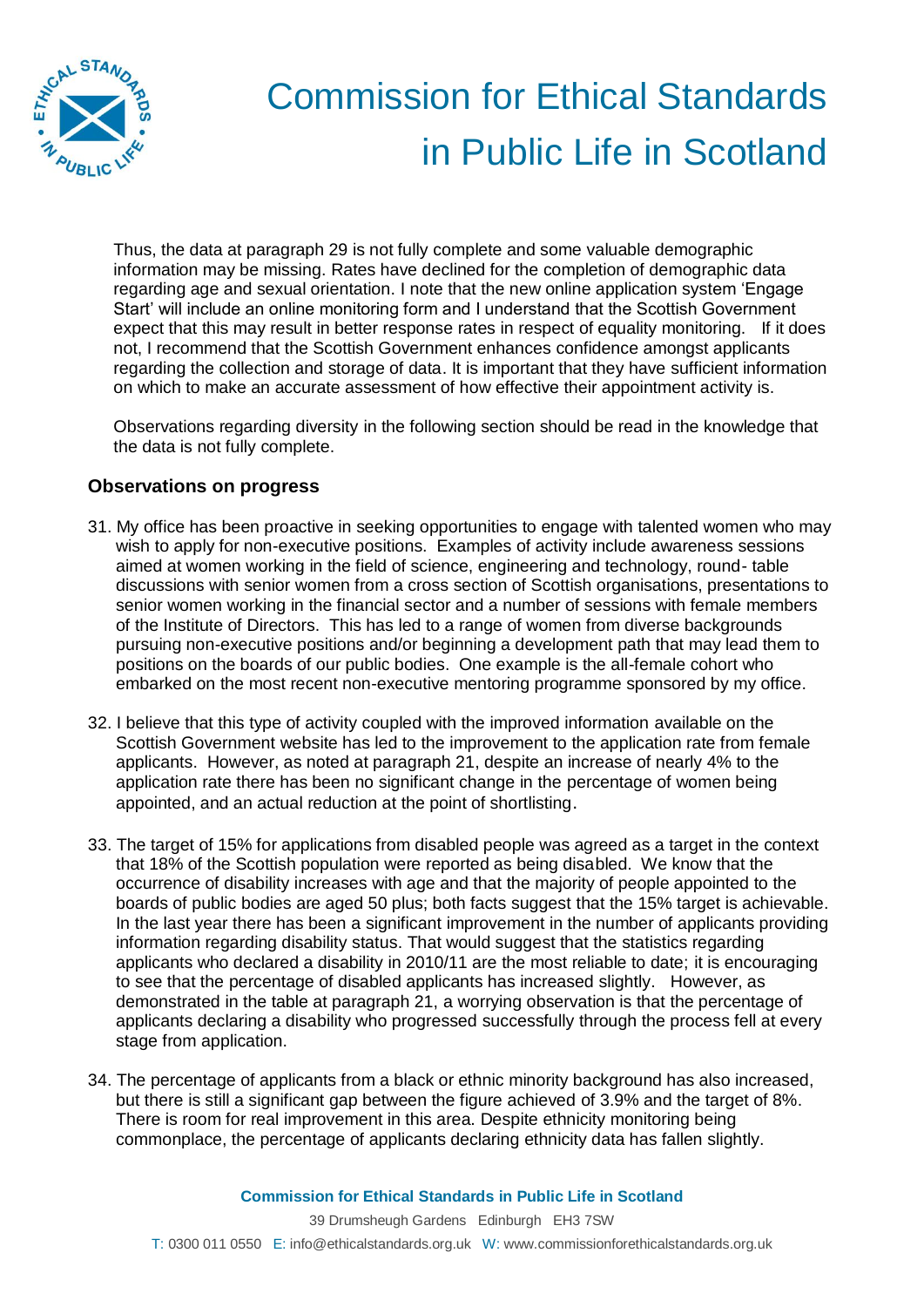

- 36. In collaboration with voluntary sector organisations funded by Scottish Government, my office is currently participating in a series of public engagement events with disabled people and members of BME communities. I am encouraged to see that the Public Appointments Central Team is now also participating at these events.
- 37. My office has made effective use of the online business community 'LinkedIn™' and hosts an online networking group for individuals interested in pursuing a non-executive appointment. This network has not been actively advertised but has attracted a growing number of members, many of whom have expressed a desire to network formally and find out more about public bodies. Scottish Government officials have been invited to use this forum to advertise opportunities and seek feedback on any proposals relevant to the appointment process but have advised that they have yet to make a decision regarding the use of this forum. We believe that this forum is a cost effective way to engage with potential non executives from a broad range of backgrounds.
- 38. It is now time for my involvement to cease. I discharged my duties under Section 2 (10) of the Act when I published Diversity Delivers. The requirements of the new code ensure Section 2 (9) is addressed. Since 1 April my organisation has been part of the Commission for Ethical Standards in Public Life in Scotland, staffing levels have reduced and workload increased. I committed significant resource to research underpinning the strategy and have subsequently directed resource to ensure that key actions have been taken forward; as a result there are strong foundations in place that could lead to real and lasting improvements. However, the Commission for Ethical Standards in Public Life in Scotland should not continue to progress work which ultimately is the responsibility of Scottish Ministers. Thus, I think it important to inform the Equal Opportunities Committee of the current situation and recommend ways in which the Scottish Government's implementation of Diversity Delivers may be monitored in future.

### **Recommendations**

- 39. Annex 1 shows the status of the recommended short term actions. Diversity Delivers contains additional recommendations for medium and long term actions agreed with the Scottish Ministers.
- 40. These recommendations could form the basis of a report requested from the Scottish Government to identify
	- what they plan to do now that we have reached the short term target date
	- the rationale for their decisions.
- 41. This would provide the Committee with a picture of how the Scottish Ministers intend to translate their continuing commitment to diversity in public appointments into action. Regular feedback on progress in implementing the actions planned, and the impact of these actions on application and appointment figures, could create a greater focus on diversity in public appointments and ensure targets are met.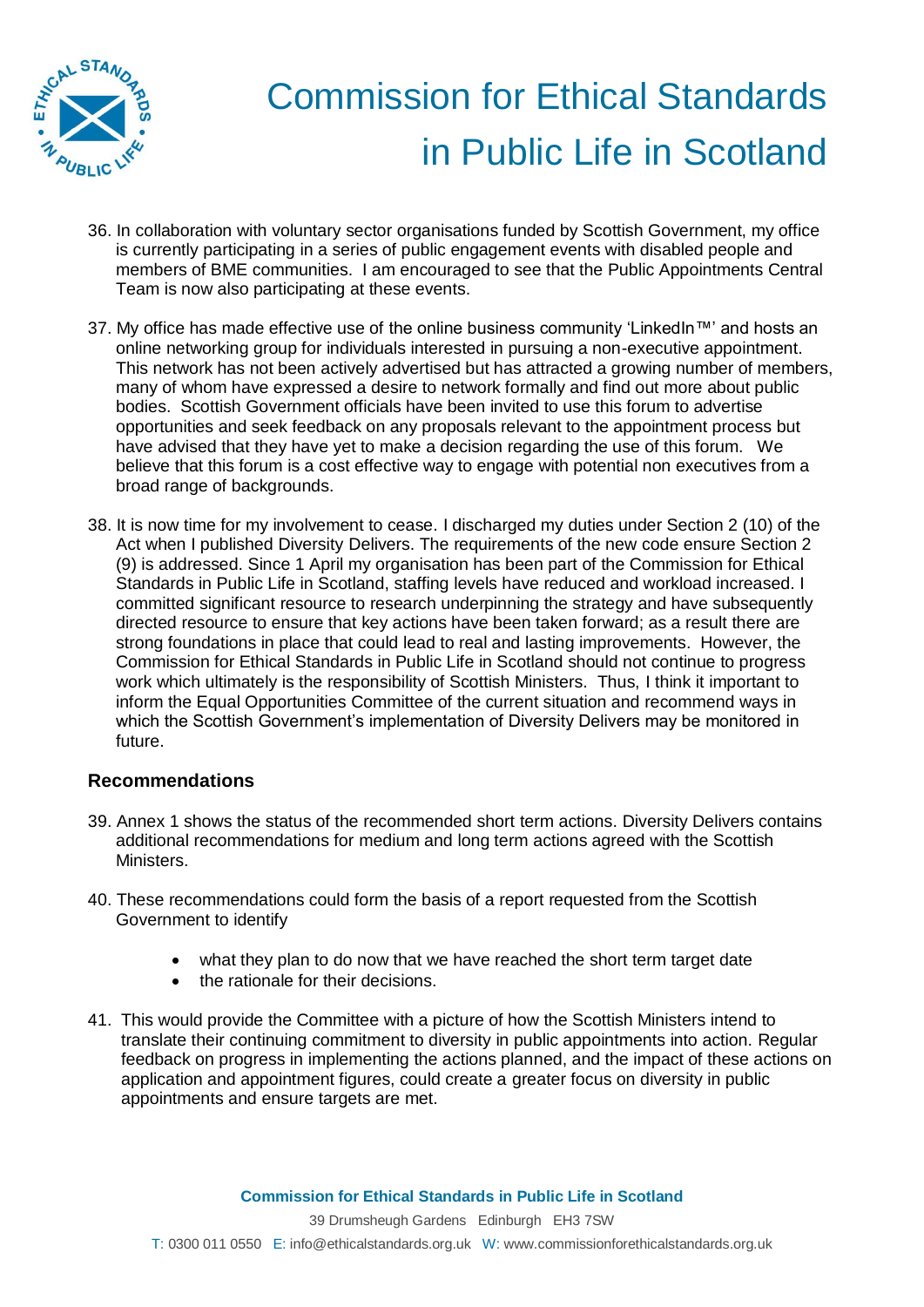

- 42. As noted at paragraph 30 above, demographic data are not complete due to the reluctance of some applicants to provide relevant information. A specific area for review could be the Scottish Government's success in encouraging more people to complete the form.
- 43. A second specific area the Committee may wish to review is the Scottish Government's progress in adopting a variety of application and assessment methods to enable application and progress to appointment by under-represented groups and the impact of these methods on appointment.
- 43. Whilst I and my successors can continue to publish data on applications and appointments in the Commission's annual report, the Committee may wish to request an annual report from the Scottish Government on numbers, trends identified and action planned and taken.
- 44. Thus, I invite the Equal Opportunities Committee to examine progress made by the Scottish Government as they take forward their responsibility for the increasing diversity amongst applicants and board members of Scotland's regulated public bodies.

Karen Carlon

**Karen Carlton Public Appointments Commissioner for Scotland 30 September 2011**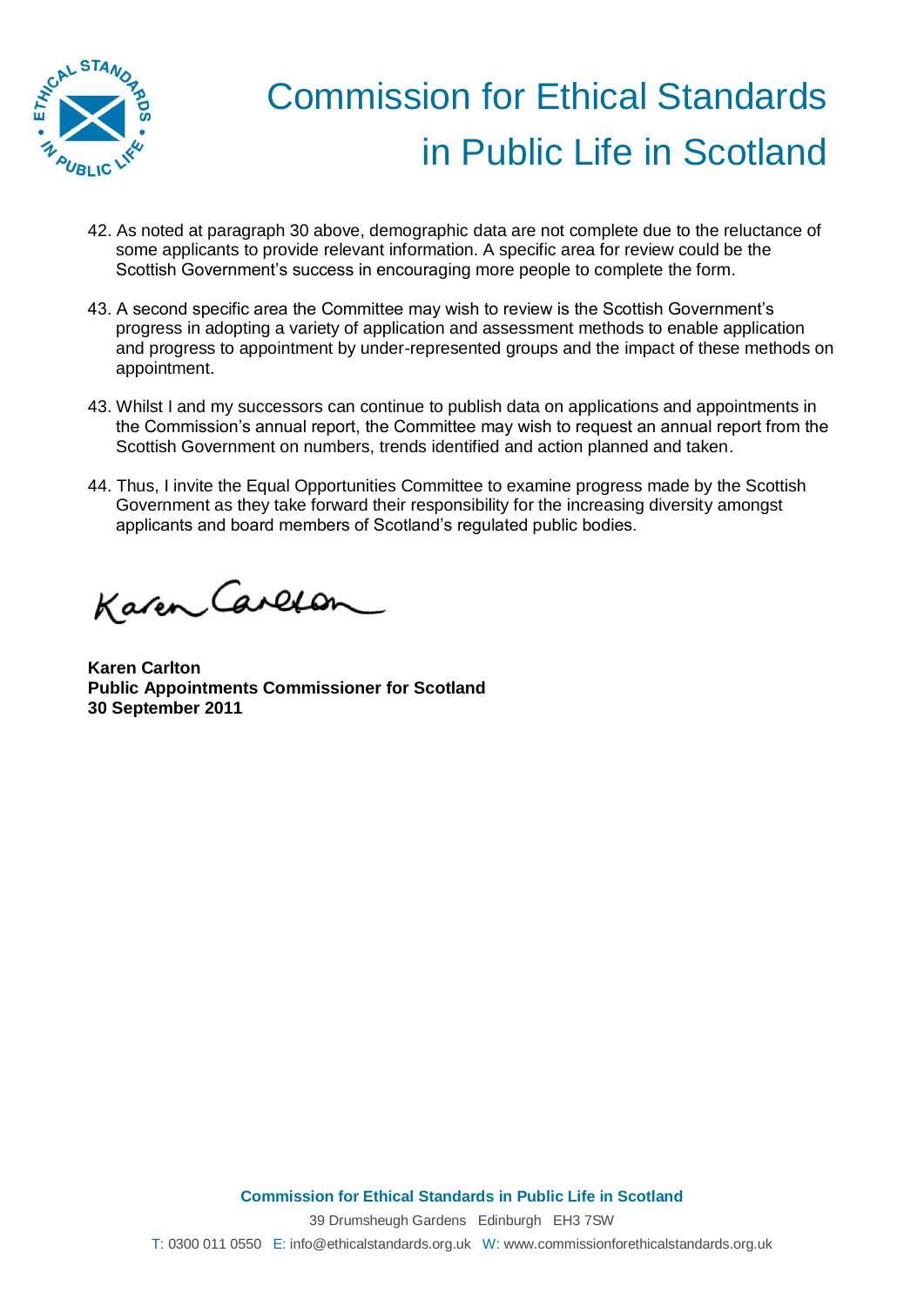

## **ANNEX 1**

The following tables show the recommended short term actions, the body responsible for each and their current status. Further detail regarding specific actions can be found on the *Diversity Delivers* page on my website. The key for reading the tables is shown at the foot of this page.

#### **Awareness and Attraction**

## **A1S Communication campaign**

| Recruit board role models                                                                                                                                                                        |                                                                    |      |
|--------------------------------------------------------------------------------------------------------------------------------------------------------------------------------------------------|--------------------------------------------------------------------|------|
|                                                                                                                                                                                                  | Board member profiles                                              | C    |
|                                                                                                                                                                                                  | Promotional materials:                                             |      |
|                                                                                                                                                                                                  | Produce and distribute a short written guide to the work of boards | SG/C |
|                                                                                                                                                                                                  | Produce and distribute a public appointments DVD                   | SG/C |
| Public and workplace events:                                                                                                                                                                     |                                                                    |      |
| Run meetings across Scotland for interested groups, working with<br>our role models                                                                                                              |                                                                    |      |
| Explore use of social networking sites:                                                                                                                                                          |                                                                    |      |
| The Scottish Government explored and did not consider this to be<br>an appropriate option for communication.                                                                                     |                                                                    | SG   |
| I also explored the use of social networking and now use these to<br>engage with potential non-executives. One key action has been the<br>creation of an active Non-Executive Forum on LinkedIn™ |                                                                    |      |

#### **A2S Hub website**

| <b>KEY</b> | Status      | Organisation responsible for the action: |                                          |  |
|------------|-------------|------------------------------------------|------------------------------------------|--|
|            | Not started |                                          | Commissioner                             |  |
|            | Ongoing     | SG                                       | the Scottish Government                  |  |
|            | Completed   | SG/C                                     | the Scottish Government and Commissioner |  |

#### **Commission for Ethical Standards in Public Life in Scotland**

39 Drumsheugh Gardens Edinburgh EH3 7SW T: 0300 011 0550 E: info@ethicalstandards.org.uk W: www.commissionforethicalstandards.org.uk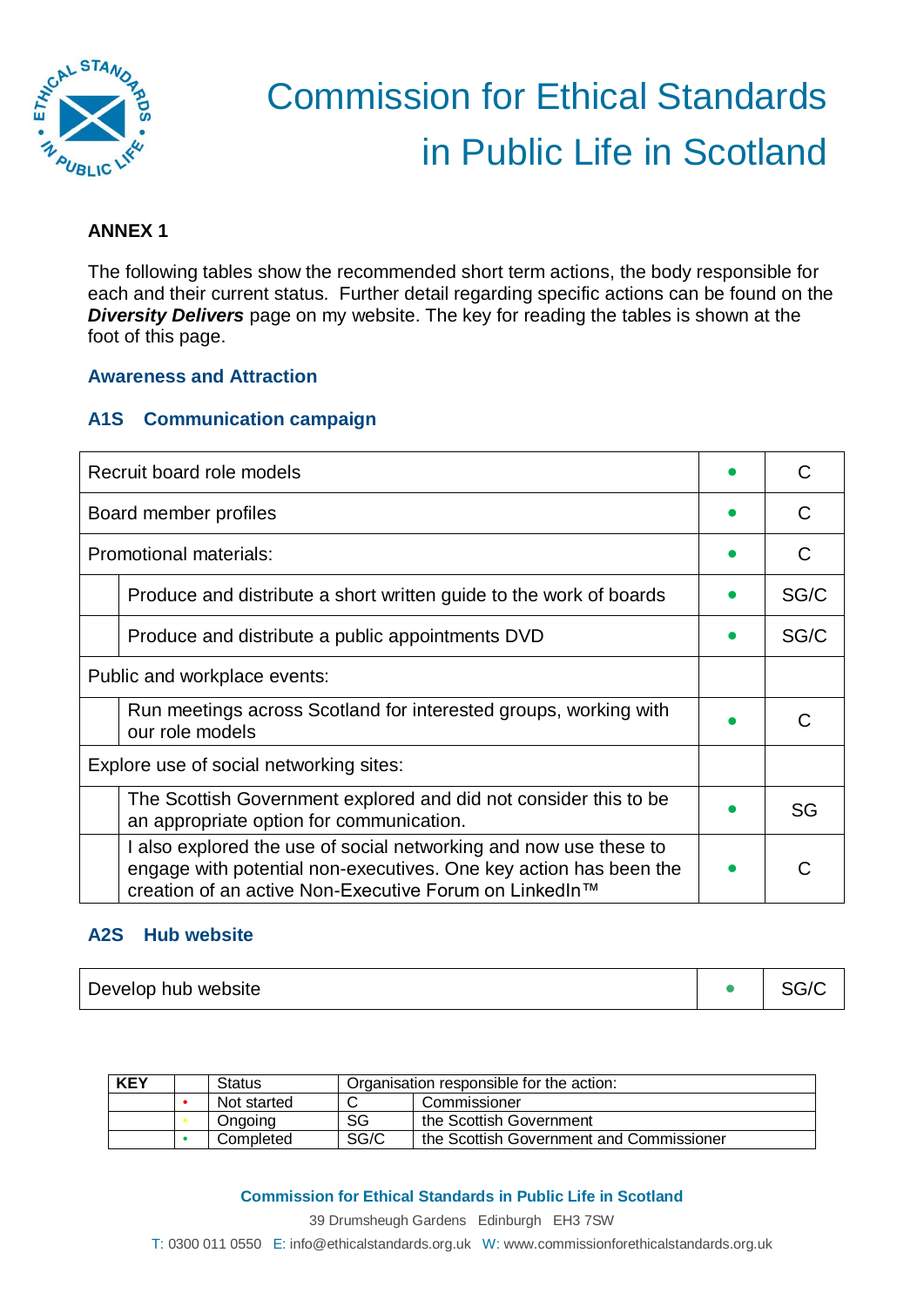

## **A3S Publicity material and monitoring**

|                     | Encouraging applicants:                                           |    |
|---------------------|-------------------------------------------------------------------|----|
|                     | Produce publicity and application material                        | SG |
| Monitoring:         |                                                                   |    |
|                     | Analysis of monitoring information                                | SG |
| Targeted publicity: |                                                                   |    |
|                     | Information bank of different methods of publicising appointments | SG |

### **A4S Research on board meeting arrangements and remuneration**

| Research impact that (1) times and arrangements for board meetings<br>and (2) remuneration for public appointments has on peoples' motivation<br>to apply: |    |
|------------------------------------------------------------------------------------------------------------------------------------------------------------|----|
| I conducted research into times and arrangements for board<br>meetings.                                                                                    |    |
| Information regarding remuneration is collected for analysis by SG,<br>no formal research has been undertaken as yet.                                      | SG |

## **Confidence and Capacity**

## **C1S Centre of expertise**

| Establish a centre of expertise to advise on and administer the public | -SC |
|------------------------------------------------------------------------|-----|
| appointments process across the Scottish Government                    |     |

## **C2S Pilot alternative approaches to application and selection**

| I dentify the core skills, knowledge and personal qualities needed for a<br>board member to be effective |  | SG |
|----------------------------------------------------------------------------------------------------------|--|----|
| Pilot a variety of new application and selection methods                                                 |  | SG |

39 Drumsheugh Gardens Edinburgh EH3 7SW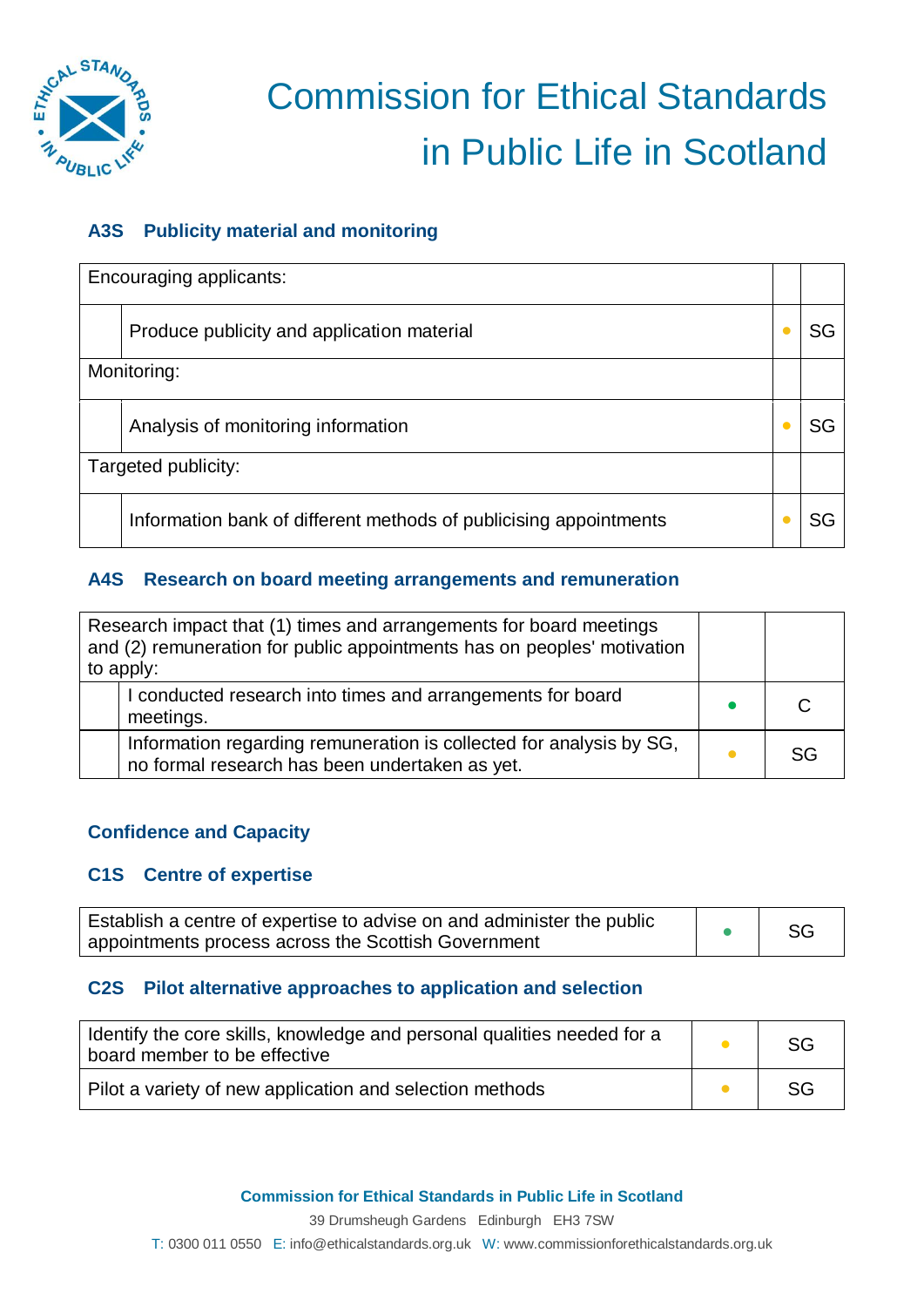

## **C3S Appointment-focused diversity training**

| Provide training for all members of selection panels                                                       |    |
|------------------------------------------------------------------------------------------------------------|----|
| Provide regular updates on developments in equality and diversity                                          | SG |
| Incorporate information on diversity and board effectiveness into induction<br>processes for board members | SG |
| Measure diversity awareness as part of board members' performance<br>assessment                            |    |

## **C4S Code of Practice for Ministerial Appointments**

| Revise the code to ensure <b>Diversity Delivers</b> recommendations are |  |
|-------------------------------------------------------------------------|--|
| reflected in the regulation of the public appointments process          |  |

## **C5S Promotion of the openness and fairness of Scotland's public appointments process**

| Expand activity to raise public confidence in the system |  |  |
|----------------------------------------------------------|--|--|
|----------------------------------------------------------|--|--|

### **Education and Experience**

### **E1S Education programme**

| Develop and run an education programme on becoming a board |  |  |
|------------------------------------------------------------|--|--|
| member                                                     |  |  |

### **E2S Workshops for applicants**

| Run regular workshops on how to apply and prepare for interview |  |
|-----------------------------------------------------------------|--|
| This was converted to the Mentoring programme.                  |  |

## **E3S Development positions on boards**

| Provide routes for potential board members to develop their skills in a<br>training position |  |
|----------------------------------------------------------------------------------------------|--|
| This was converted to the Mentoring programme.                                               |  |

### **Commission for Ethical Standards in Public Life in Scotland**

39 Drumsheugh Gardens Edinburgh EH3 7SW

T: 0300 011 0550 E: info@ethicalstandards.org.uk W: www.commissionforethicalstandards.org.uk